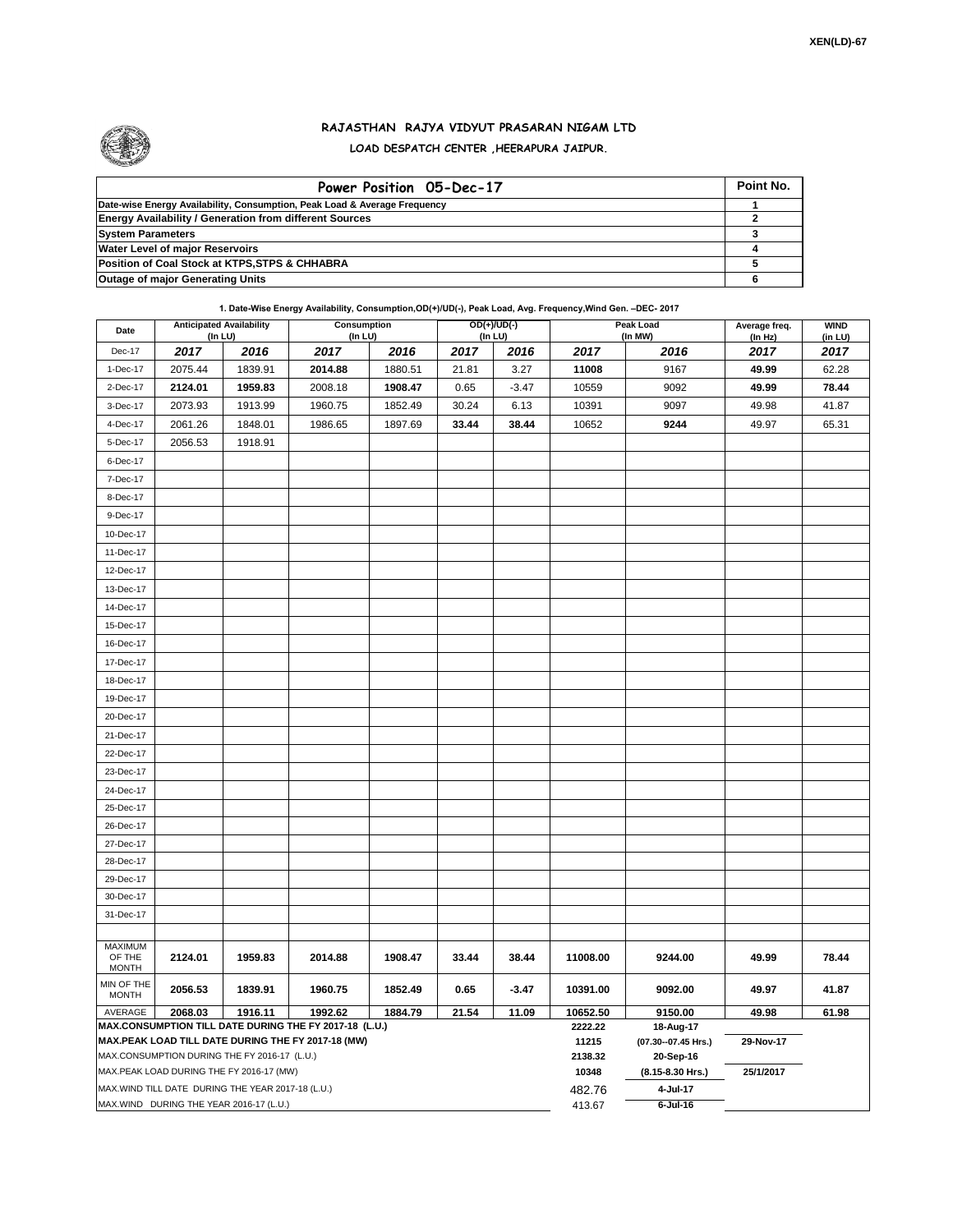## **2.Anticipated Availability/Generation From Different Sources**

| (In LU)        |                                                           |                    |                         |                    |  |  |  |  |  |  |
|----------------|-----------------------------------------------------------|--------------------|-------------------------|--------------------|--|--|--|--|--|--|
| S.No.          | Sources Available to Rajasthan / Installed                | Prior              | Prior                   | Actual             |  |  |  |  |  |  |
|                | Capacity as on 30.09.2016                                 | assessment of I    | assessment of<br>Avail. | Energy             |  |  |  |  |  |  |
|                | (In MW)                                                   | Avail. For next    | Received                |                    |  |  |  |  |  |  |
|                |                                                           | Dav                | 4-Dec-17                |                    |  |  |  |  |  |  |
| 1              | KTPS (1240/1240)                                          | 222.00             | 271.00                  | 246.89             |  |  |  |  |  |  |
| $\overline{2}$ | STPS (1500/1500)                                          | 216.00             | 220.00                  | 197.62             |  |  |  |  |  |  |
| 3              | DHOLPUR GAS CCPP (330/330)                                | 0.00               | 0.00                    | 34.07              |  |  |  |  |  |  |
| 4<br>5         | RAMGARH (273.5/273.5)<br>RAPP-A(200/200)                  | 46.00<br>42.00     | 45.00<br>42.00          | 43.24<br>42.48     |  |  |  |  |  |  |
| 6              | MAHI (140/140)                                            | 0.00               | 0.00                    | 7.43               |  |  |  |  |  |  |
| 7              | CHAMBAL (RPS+JS) (135.5/271)                              | 38.62              | 38.62                   | 35.58              |  |  |  |  |  |  |
| 8              | GIRAL LIGNITE (250/250)                                   | 0.00               | 0.00                    | 0.00               |  |  |  |  |  |  |
| 9<br>10        | CHHABRA TPS 1000/1000)<br>ADANI (TPS) + KALISINDH (TPS)   | 211.00<br>131.43   | 221.00<br>226.43        | 195.02<br>137.90   |  |  |  |  |  |  |
|                | (1200+1200/1320+1200)                                     |                    |                         |                    |  |  |  |  |  |  |
| 11             | WIND FARM (3980.40/4119.15)                               | 122.00             | 38.00                   | 65.31              |  |  |  |  |  |  |
| 12             | SOLAR POWER(737.70/1295.70)                               | 0.00               | 0.00                    | 0.00               |  |  |  |  |  |  |
| 13             | CAPTIVE POWER PLANTS                                      | 0.00               | 0.00                    | 0.00               |  |  |  |  |  |  |
| 14<br>15       | REGIONAL (INTRA STATE) O.A. (VLTPS)<br><b>OPEN ACCESS</b> | 0.00<br>$-8.84$    | 0.00<br>10.74           | 0.00<br>10.49      |  |  |  |  |  |  |
| 16             | BIOMASS - (101.95/119.25)                                 | 6.00               | 6.00                    | 5.00               |  |  |  |  |  |  |
| 17             | BARSINGHSAR LTPS(250/250)                                 | 54.00              | 54.00                   | 52.73              |  |  |  |  |  |  |
| 18             | RAJWEST (1080/1080)                                       | 172.00             | 172.00                  | 154.10             |  |  |  |  |  |  |
|                | <b>TOTAL (A): 1-18</b>                                    | 1252.21            | 1344.79                 | 1227.86            |  |  |  |  |  |  |
| 19             | <b>BBMB COMPLEX</b><br>a) BHAKRA(230.79/1516.3)           | 26.95              | 26.77                   | 27.07              |  |  |  |  |  |  |
|                | b) DEHAR (198/990)                                        | 6.45               | 6.60                    | 6.28               |  |  |  |  |  |  |
|                | c) PONG (231.66/396)                                      | 35.38              | 34.81                   | 35.47              |  |  |  |  |  |  |
|                | TOTAL: a TO c                                             | 68.77              | 68.17                   | 68.82              |  |  |  |  |  |  |
| 20             | <b>CENTRAL STATIONS</b>                                   |                    |                         |                    |  |  |  |  |  |  |
|                | d) SINGRAULI (300/2000)<br>e) RIHAND<br>(310.24/3000)     | 88.26<br>130.81    | 86.13<br>131.49         | 86.72<br>131.61    |  |  |  |  |  |  |
|                | f) UNCHAHAR-I(20/420)                                     | 16.06              | 2.48                    | 3.80               |  |  |  |  |  |  |
|                | g) UNCHAHAR-II& III(61/630)                               | 23.37              | 18.24                   | 17.28              |  |  |  |  |  |  |
|                | h) INDIRA GANDHI STPS(JHAJHAR) 0.00/1500)                 | 0.00               | 0.00                    | 0.00               |  |  |  |  |  |  |
|                | i) NCTPS DADRI St-II (43.22/980) + DADRI-TH               | 24.74              | 17.38                   | 16.91              |  |  |  |  |  |  |
|                | j) DADRI GAS (77/830)<br>(83.07/419)<br>k) ANTA           | 22.90<br>0.00      | 7.83<br>0.00            | 17.00<br>0.00      |  |  |  |  |  |  |
|                | I) AURAIYA<br>(61.03/663)                                 | 0.00               | 0.00                    | 0.00               |  |  |  |  |  |  |
|                | m) NAPP<br>(44/440)                                       | 9.85               | 9.86                    | 9.86               |  |  |  |  |  |  |
|                | n) RAPP-B<br>(125/440)                                    | 34.44              | 34.44                   | 34.44              |  |  |  |  |  |  |
|                | o) RAPP-C<br>(88/440)                                     | 19.62              | 19.62                   | 19.62              |  |  |  |  |  |  |
|                | p) SALAL<br>(20.36/690)<br>q) URI<br>(70.37/720)          | 0.82<br>3.00       | 0.85<br>3.02            | 0.77<br>2.94       |  |  |  |  |  |  |
|                | r) TANAKPUR (10.86/94)                                    | 0.86               | 0.87                    | 0.85               |  |  |  |  |  |  |
|                | s) CHAMERA - (105.84/540)                                 | 2.94               | 3.14                    | 3.14               |  |  |  |  |  |  |
|                | t) CHAMERA-II (29.01/300)                                 | 1.16               | 1.21                    | 1.11               |  |  |  |  |  |  |
|                | u) CHAMERA-III (25.21/231)                                | 0.76               | 0.76                    | 0.76               |  |  |  |  |  |  |
|                | v) DHAULIGANGA (27/280)<br>w) DULHASTI (42.42/390)        | 1.08<br>3.26       | 1.15<br>3.37            | 1.15<br>3.37       |  |  |  |  |  |  |
|                | x) SEWA (13/120)                                          | 0.26               | 0.26                    | 0.26               |  |  |  |  |  |  |
|                | y) NJPC (112.00/1500)+RAMPUR(31.808/412.02)               | 7.70               | 7.70                    | 7.33               |  |  |  |  |  |  |
|                | z) TEHRI (75/1000)                                        | 4.87               | 4.87                    | 4.87               |  |  |  |  |  |  |
|                | aa) KOTESHWR (33.44/400) + PARBATI3 (56.73/520)           | 5.14               | 2.68                    | 5.15               |  |  |  |  |  |  |
|                | ab) TALA<br>ac) MUNDRA UMPP (380/4000)                    | 0.56               | 0.57                    | 0.57               |  |  |  |  |  |  |
|                | ad) SASAN (372/3960)                                      | 68.66<br>85.54     | 58.90<br>87.93          | 58.90<br>87.93     |  |  |  |  |  |  |
|                | ae) FRKKA+KHLGN+TLCHR (70.18/3940)                        | 26.71              | 23.69                   | 23.06              |  |  |  |  |  |  |
|                | af) URS POWER(DADRITH-I)                                  | 0.00               | 0.00                    | 0.00               |  |  |  |  |  |  |
|                | TOTAL SCHEDULE(a TO af)                                   | 652.14             | 596.63                  | 608.23             |  |  |  |  |  |  |
|                | LOSSES<br><b>NET SCHEDULED</b>                            | $-40.38$<br>611.76 | $-35.06$                | $-38.01$           |  |  |  |  |  |  |
| 21             | BILATERAL (REG.) EXCL. BANKING                            | 4.07               | 561.57<br>4.07          | 570.22<br>4.07     |  |  |  |  |  |  |
| 22             | BANKING                                                   | 18.50              | 18.50                   | 18.50              |  |  |  |  |  |  |
| 23             | BILATERAL(INTER-REG.). EXCLUDING (ISOA &                  | 137.64             | 108.45                  | 126.54             |  |  |  |  |  |  |
|                | BANKING)                                                  |                    |                         |                    |  |  |  |  |  |  |
| 24             | INTER STATE OPEN ACCESS (BILATERAL+IEX)                   | 8.84               | $-10.74$                | $-10.49$           |  |  |  |  |  |  |
| 25             | <b>INDIAN ENERGY EXCHANGE</b>                             | 23.51              | 16.52                   | 16.52              |  |  |  |  |  |  |
|                | <b>TOTAL(B): (19 TO 25)</b>                               | 804.33             | 716.46                  | 725.36             |  |  |  |  |  |  |
|                | TOTAL GENERATION (A +B) : 1 TO 25                         |                    |                         | 1953.22            |  |  |  |  |  |  |
|                | OVER DRAWAL (+)/UNDER DRAWAL (-)                          |                    |                         | 33.44              |  |  |  |  |  |  |
|                | <b>GRAND TOTAL</b>                                        | 2056.53<br>1918.91 | 2061.26<br>1848.01      | 1986.66<br>1897.68 |  |  |  |  |  |  |
|                | LAST YEAR                                                 |                    |                         |                    |  |  |  |  |  |  |